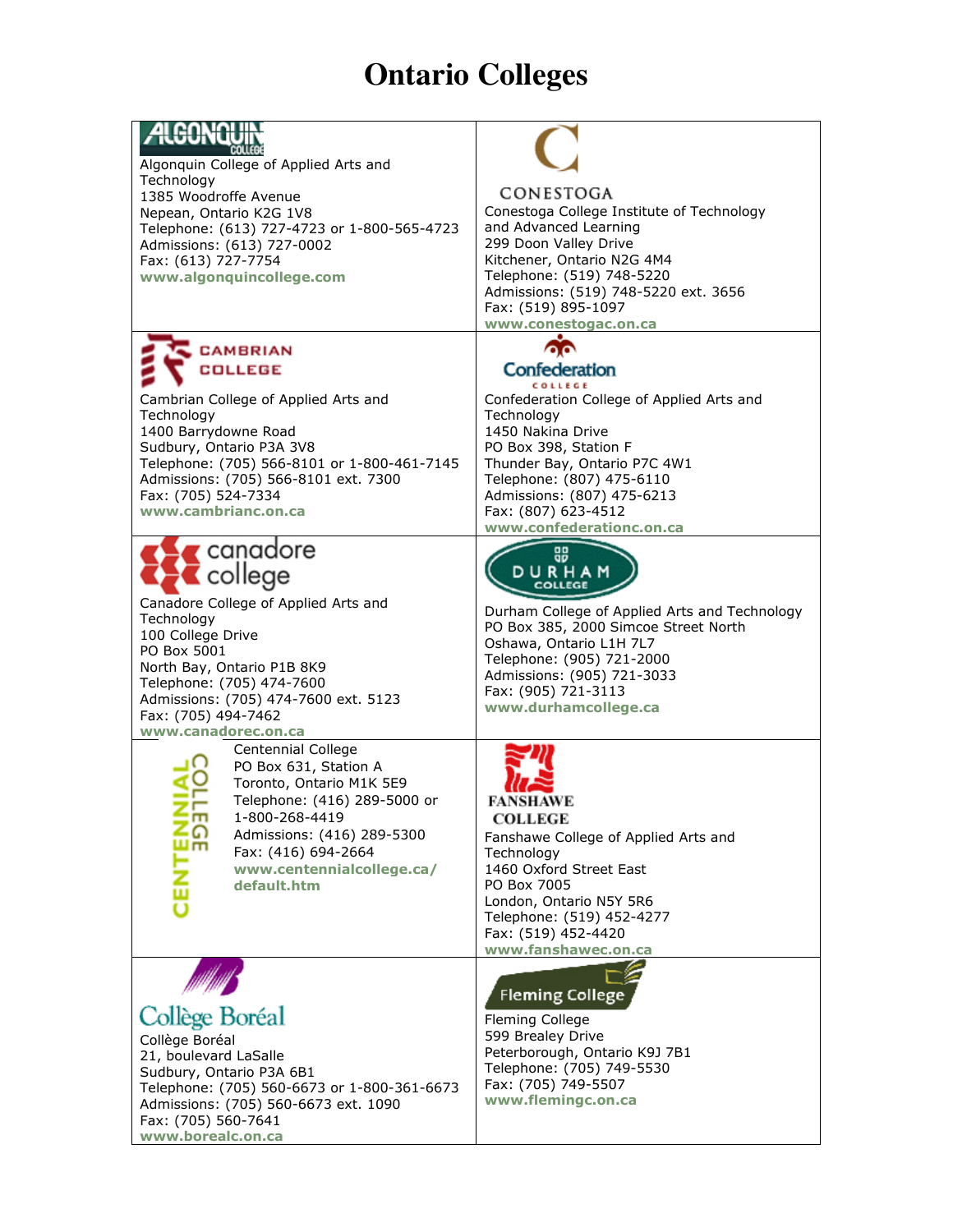## **Ontario Colleges (continued)**

| <b>THE CITY</b><br><b>COLLEGE</b><br><b>GEORGE BROWN</b><br>George Brown College of Applied Arts and<br>Technology<br>PO Box 1015, Station B<br>Toronto, Ontario M5T 2T9<br>Telephone: (416) 415-2000<br>Fax: (416) 415-4993<br>www.georgebrown.ca          | <b>ONTARY</b><br>Loyalist College of Applied Arts and Technology<br>PO Box 4200 Wallbridge/Loyalist Road<br>Belleville, Ontario K8N 5B9<br>Telephone: (613) 969-1913 or<br>1-888-569-2547<br>Admissions: (613) 969-1913 ext. 2204<br>Fax: (613) 962-0937                                                    |
|-------------------------------------------------------------------------------------------------------------------------------------------------------------------------------------------------------------------------------------------------------------|-------------------------------------------------------------------------------------------------------------------------------------------------------------------------------------------------------------------------------------------------------------------------------------------------------------|
| GEORGIAN<br>YOUR COLLEGE · YOUR FUTU<br>Georgian College of Applied Arts and Technology<br>One Georgian Drive<br>Barrie, Ontario L4M 3X9<br>Telephone: (705) 728-1951<br>Admissions: (705) 728-1968 ext. 1698<br>Fax: (705) 722-5118<br>www.georgianc.on.ca | www.loyalistc.on.ca<br>COLLEGE OF APPLIED ARTS AND TECHNOLOGY<br>Mohawk College of Applied Arts and Technology<br>PO Box 2034, Fennell Avenue & West 5 <sup>th</sup><br>Hamilton, Ontario L8N 3T2<br>Telephone: (905) 575-1212<br>Admissions: (905) 575-2000<br>Fax: (905) 575-2392<br>www.mohawkcollege.ca |
| <b>HUMBER</b><br>Humber College Institute of Technology and<br>Advanced Learning<br>205 Humber College Boulevard<br>Toronto, Ontario M9W 5L7<br>Telephone: (416) 675-6622<br>Admissions: (416) 675-5000<br>Fax: (416) 675-6386<br>www.humber.ca             | Niagara College of Applied Arts and Technology<br>300 Woodlawn Road<br>Welland, Ontario L3C 7L3<br>Telephone: (905) 735-2211<br>Admissions: (905) 735-2211 ext. 7619<br>Fax: (905) 736-6000<br>www.niagarac.on.ca                                                                                           |
| <b>Racité collégiale</b><br>La Cité collégiale<br>801, promenade de l'Aviation<br>Ottawa, Ontario K1K 4R3<br>Telephone: (613) 742-2483 or 1-800-267-2483<br>Fax: (613) 742-2481<br>www.lacitecollegiale.com                                                 | <b>NORTHERN COLLEGE</b><br>Northern College of Applied Arts and Technology<br>PO Box 3211<br>Timmins, Ontario P4N 8R6<br>Telephone: (705) 235-3211<br>Admissions: (705) 235-3211 ext. 7222<br>Fax: (705) 235-7279<br>www.northernc.on.ca                                                                    |
| <b>LAMBTON</b><br><b>College</b><br>Lambton College of Applied Arts and Technology<br>1457 London Road<br>Sarnia, Ontario N7S 6K4<br>Telephone: (519) 542-7751<br>Admissions: (519) 542-7751 ext. 2400<br>Fax: (519) 542-7982<br>www.lambton.on.ca          | <i><b>ST. CLAIR</b></i><br><i><b>COLLEGE</b></i><br>St. Clair College of Applied Arts and Technology<br>2000 Talbot Road West<br>Windsor, Ontario N9A 6S4<br>Telephone: (519) 966-1656<br>Admissions: (519) 972-2759<br>Fax: (519) 972-3811<br>www.stclaircollege.ca                                        |